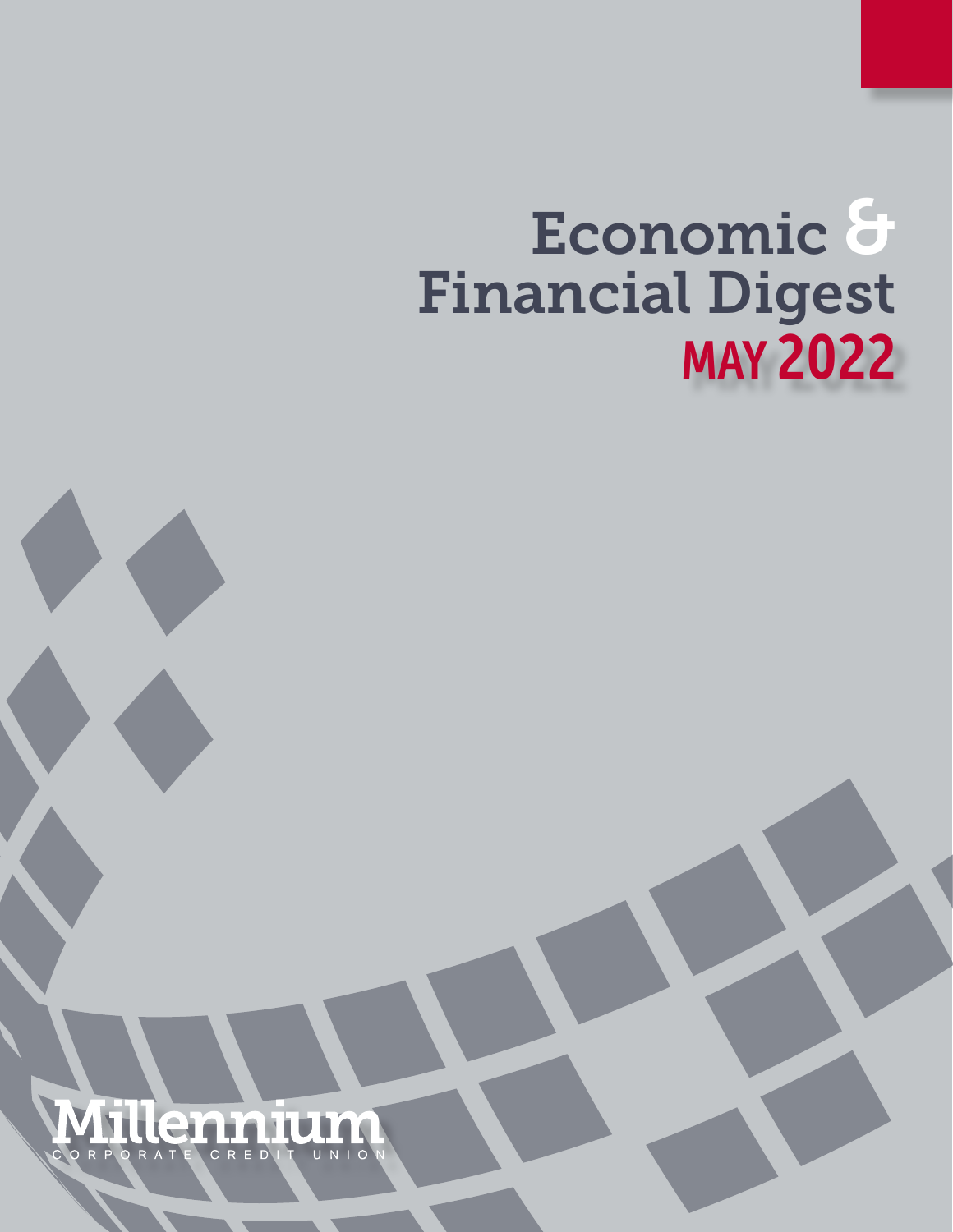## When Will Inflation Peak?

It's been a rough ride for investors as red ink has spilled profusely so far this year. The losses have been particularly acute in the bond market, which, ironically, is usually the refuge for investors seeking safety and stability when conditions get dicey. Not so this time. In the first quarter, holders of Treasury securities saw the value of their portfolios shrink by 5.6 percent, the worst performance for a quarter on record. The stock market also took it on the chin, as prices are down sharply since the end of last year, although they have rallied from the lows reached in the first week of March.

So far in the second quarter things are only getting worse for bond investors. The losses in the fixed income market reflect rising yields, which took another leap up since the end of the first quarter. At this writing, the bellwether 10-year Treasury bond - the standard against which mortgage and other loan rates are set - stood at over 2.90 percent, the highest since 2018 and up from 2.39 percent at the beginning of the month. The climb, moreover, may not stop here, as forces that have propelled rates higher are still very much in motion.

There are times when the financial markets and the economy are not in sync. For example, interest rates tend to rise when economic activity strengthens. But that was not the case in 2021. Despite the fastest recovery from a recession on record, the 10-year Treasury yield hardly budged between early March and December, and shorter-term yields remained anchored at historically low levels throughout the year. That disconnect between Main Street and Wall Street reflected a wide divergence between what investors and the Federal Reserve thought about inflation and what was unfolding in real time. Now they are on the same page and corrective inflation -fighting measures are being put in place. The critical question is whether these measures are coming too late to put the inflation genie back in its bottle without causing a recession. For its part, the Fed believes it can be done, but forces beyond its control may upend the best-laid plans.

#### Fed's Credibility On The Line

The Federal Reserve has had remarkable success in keeping inflation and inflationary expectations under control over the past thirty years. It's success, however, did not happen overnight. Following the rampant inflation during the 1970s, it took growth-busting rate hikes in the 1980s, which resulted in two severe recessions, and a decade of vigilance in controlling prices to build up a reservoir of inflation-fighting credibility. By the 1990s, it was widely assumed the Fed would keep its commitment to fight any inflation upsurge with swift action, even if it meant dealing a blow to economic conditions.

To be sure, the Fed has had considerable help in subduing inflation over the past thirty years, as globalization, technological advances and better inventory management have all played key roles. But the past two decades have also been characterized by slower growth than in most of the previous postwar periods and, hence, demand rarely pressed against the economy's output capacity, which also curtailed price pressures. Indeed, for most of the past two decades, inflation has been running too low for the Fed's comfort. Meanwhile, the period was characterized by growing inequality as low-paid workers have lagged the wealth and income gains achieved by those higher up the income ladder.

Understandably, the Fed, until recently pivoted away from controlling inflation towards stimulating employment. In mid-2020, it explicitly said that inflation would be allowed to run hotter than normal for a while to achieve that objective, arguing that tighter labor markets would lure long-disenfranchised people back to the workplace and enable workers to regain bargaining power that had been eroded in recent decades. That sentiment guided monetary policy, keeping it ultra loose throughout 2021 even as the economy recovered swiftly from the recession and inflation gained traction. For most of the year, the Fed believed transitory factors related to the pandemic were responsible for the inflation spike, and would recede once the health crisis faded.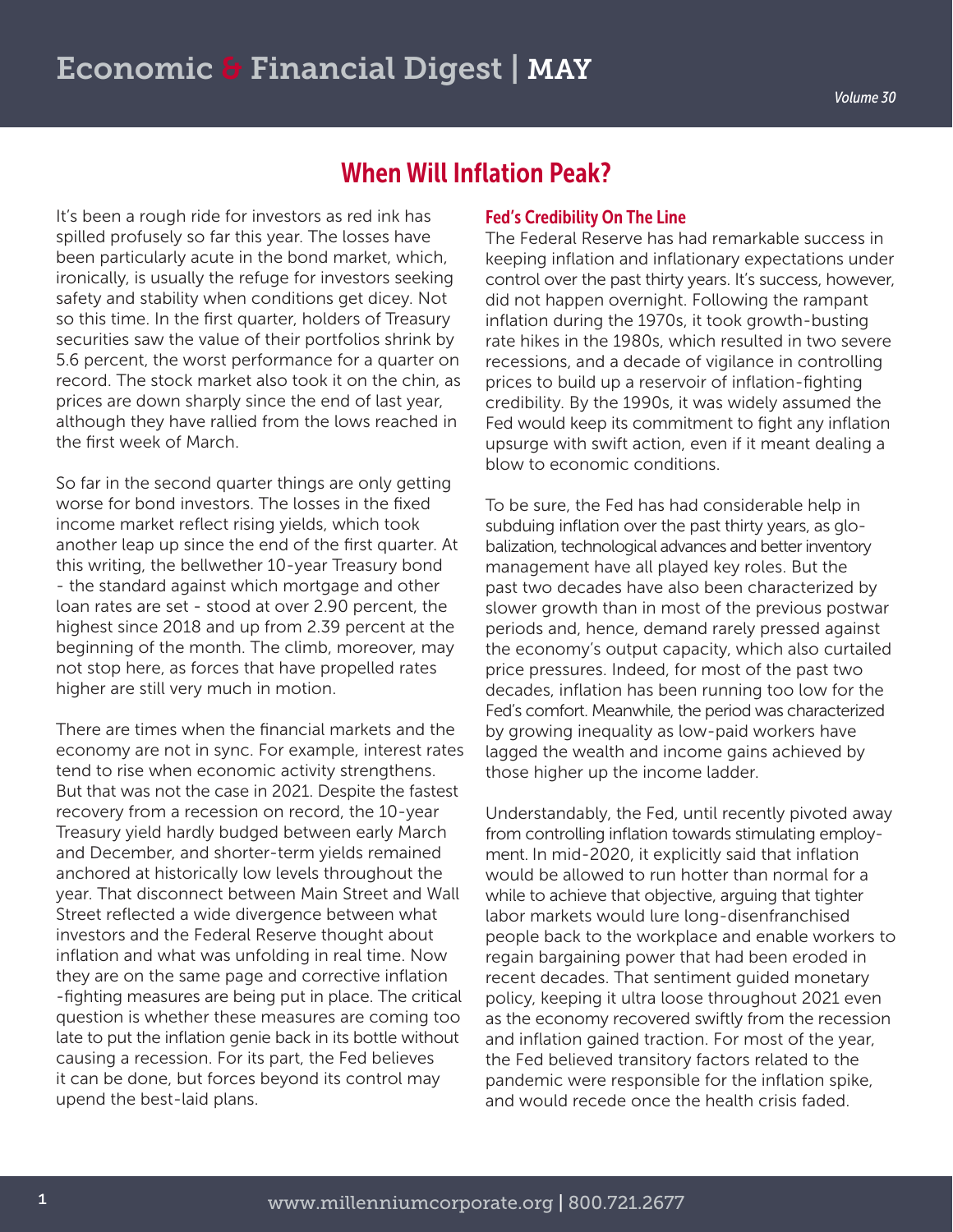#### External Shocks

Unfortunately, the Fed's assessment of inflation turned out to be more hope than a reality. Perhaps if the original wave of Covid-19 was the only chapter of the health crisis, things might have turned out differently, as the lockdowns and supply shortages that ensued in 2020 would have ended with the



ebbing of the pandemic. But the Delta variant of Covid emerged last year followed by Omicron and a sub-variant this year, sending the health crisis into a second and third gear both in the U.S. and overseas, which amplified the supply-chain bottlenecks. Additionally, the huge government stimulus payments sent out in 2020 and 2021 stoked more demand for goods than the economy's constrained output capacity could accommodate.

As it turned out, the Fed got more than it bargained for on the labor front. The job-creating engine not only revved up, it went into overdrive. In February, there were 11.3 million job openings competing for 6.3 million unemployed workers, a margin of excess never before encountered in the U.S. The issue transformed from not finding enough opportunities for workers to coaxing them off the sidelines to take a job. The upshot is that worker bargaining power strengthened considerably and labor costs surged. Importantly, employers have been able to pass these costs onto consumers, sowing the seeds of a dreaded wage-price spiral reminiscent of the highly inflationary period of the 1970s.

For a while, the supply-chain logjams started to clear up, helped by the rapid fading of the Omicron variant in the U.S. but any prospective relief on the inflation front was unceremoniously dashed by the war in Ukraine and a renewed flareup of Covid in China, prompting widespread shutdowns of factories that are an important source of goods in the U.S. Not only has the war roiled the oil market, sending energy prices surging, Russia and Ukraine are the biggest supplier of fertilizer and food products on the global markets, putting more pressure on food prices. This perfect storm of price-boosting events has left its footprint on the inflation landscape, lifting the 12-month increase in the consumer price index to a 40-year high of 8.5 percent in March.

#### Bond Vigilantes Are Back

Unsurprisingly, the virulent inflation flareup has damaged the inflation-fighting credibility the Fed has assiduously built up over the past thirty years. Even Fed Chair Powell has acknowledged that inflation has been stronger and more persistent than expected, a tacit admission that the Fed should have abandoned its ultra easy monetary policy sooner. Fixed income investors, whose interest payments are ravished by higher inflation, have been unforgiving. The long-dormant bond vigilantes have come out of the woodworks and sent yields climbing at the fastest pace in decades.

How high yields will climb depends on the trajectory of inflation. On this score there is both good and bad news. The good news is that there are compelling reasons to think the peak in inflation is close, if not already here with the March 8.5 percent surge. For one, the so-called base effects will start to kick in this month. Starting in April prices will be compared with the elevated levels of a year ago, when consumer inflation notched increases of 0.6-0.9 percent a month between April and June. Hence, even if recent monthly increases stay the same going forward, the year-over-year comparisons will slow. For another, as Covid continues to wane in the U.S., consumer spending habits will shift from goods to services, relieving pressure on goods prices.

The bad news is that service prices are also moving up rapidly, underpinned by forces that will not quickly fade. Shelter costs, which accounts for the largest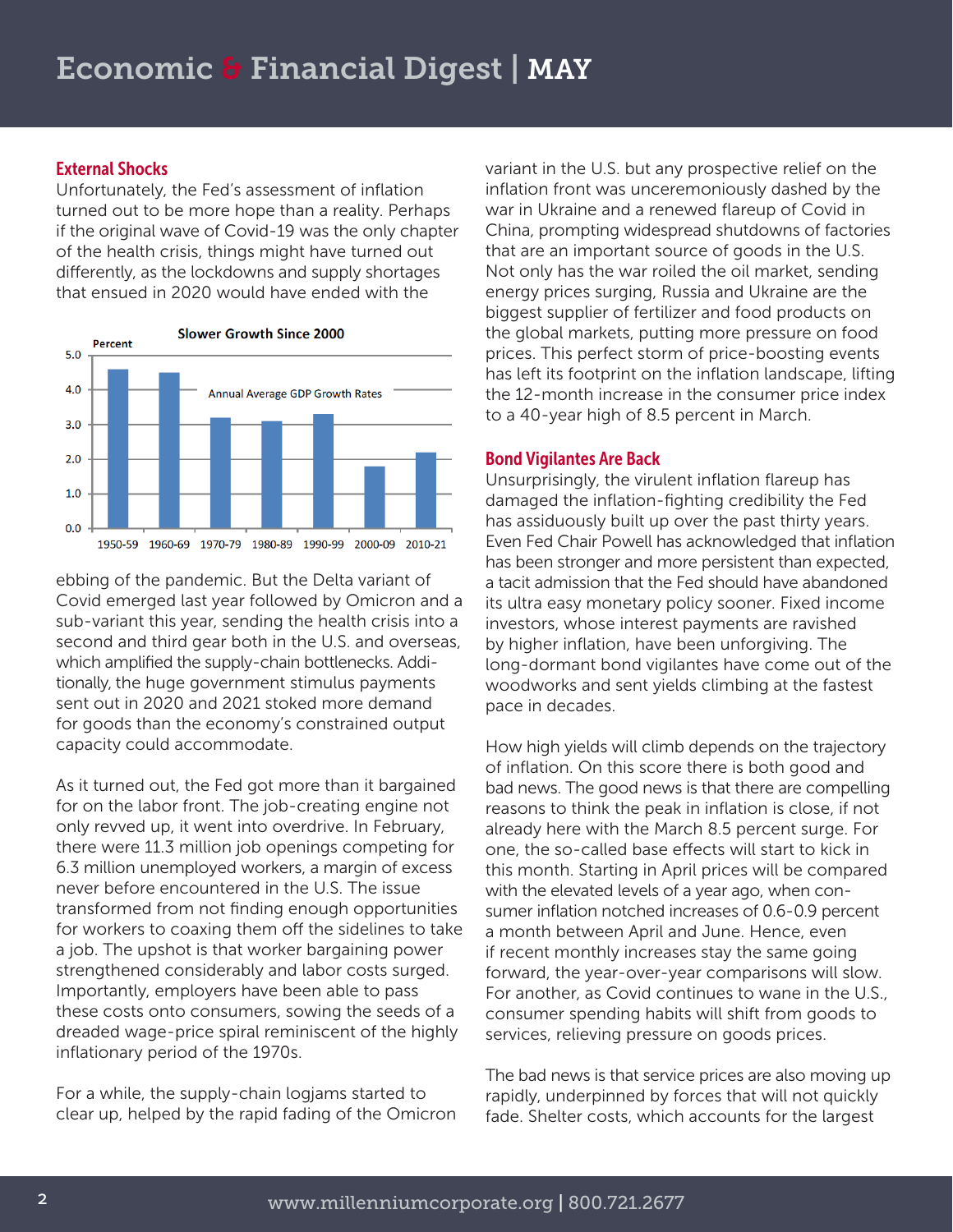share of the consumer price index - 32 percent have been accelerating, reflecting the surge in home prices that is driving would-be house buyers into apartments and driving up rents. At the same time, services are more labor intensive than providers of goods - think of restaurants and bars - and labor costs are their major expense. With such an acute shortage of workers relative to open positions, the sturdy rise in wages is not likely to end anytime soon.

#### Inflation Should Peak Soon, But Stay Elevated

Simply put, inflation is likely near a peak, but no collapse is in store. True, once the war in Ukraine ends, hopefully sooner rather than later, prices of oil, food and other commodities should recede - some fairly dramatically. By itself, this would have a major impact; for example, higher gasoline prices accounted for more than 70 percent of the 1.2 percent increase in the headline consumer price index from February to March. What's more, consumers are not as receptive to higher prices as they were when generous government stimulus payments padded their bank accounts last year.

Indeed, a recent poll conducted for Bloomberg revealed that 80 percent of households plan to cut back spending because of higher prices. One reason is that wages, despite accelerating, are still not keeping up with inflation. As a result, many people are drawing on their savings to sustain spending, and this source of purchasing power is not a bottomless well. As companies run into more price resistance, they will refrain from hiking prices or risk losing sales. To some extent, inflation sows the seeds of its own destruction.

Still, there is a lot of oomph in demand, thanks to the robust job market and healthy household balance sheets; the Fed's challenge is to remove some of the froth that is stoking inflation without doing too much damage to the economy. Sadly, the Fed has never accomplished a soft landing when inflation was as high as it is now. Monetary policy affects the economy with considerable lags, so the series of rate hikes planned over the next several months will

start to bite more deeply into activity later this year and in 2023, when conditions may not be strong enough to withstand them. Odds are, the economy has enough firepower to survive higher rates through most of this year, but the risk is that the Fed turns overly aggressive in the face of sticky inflation and induces a recession next year. Some luck as well as skill will be needed to avoid that outcome.